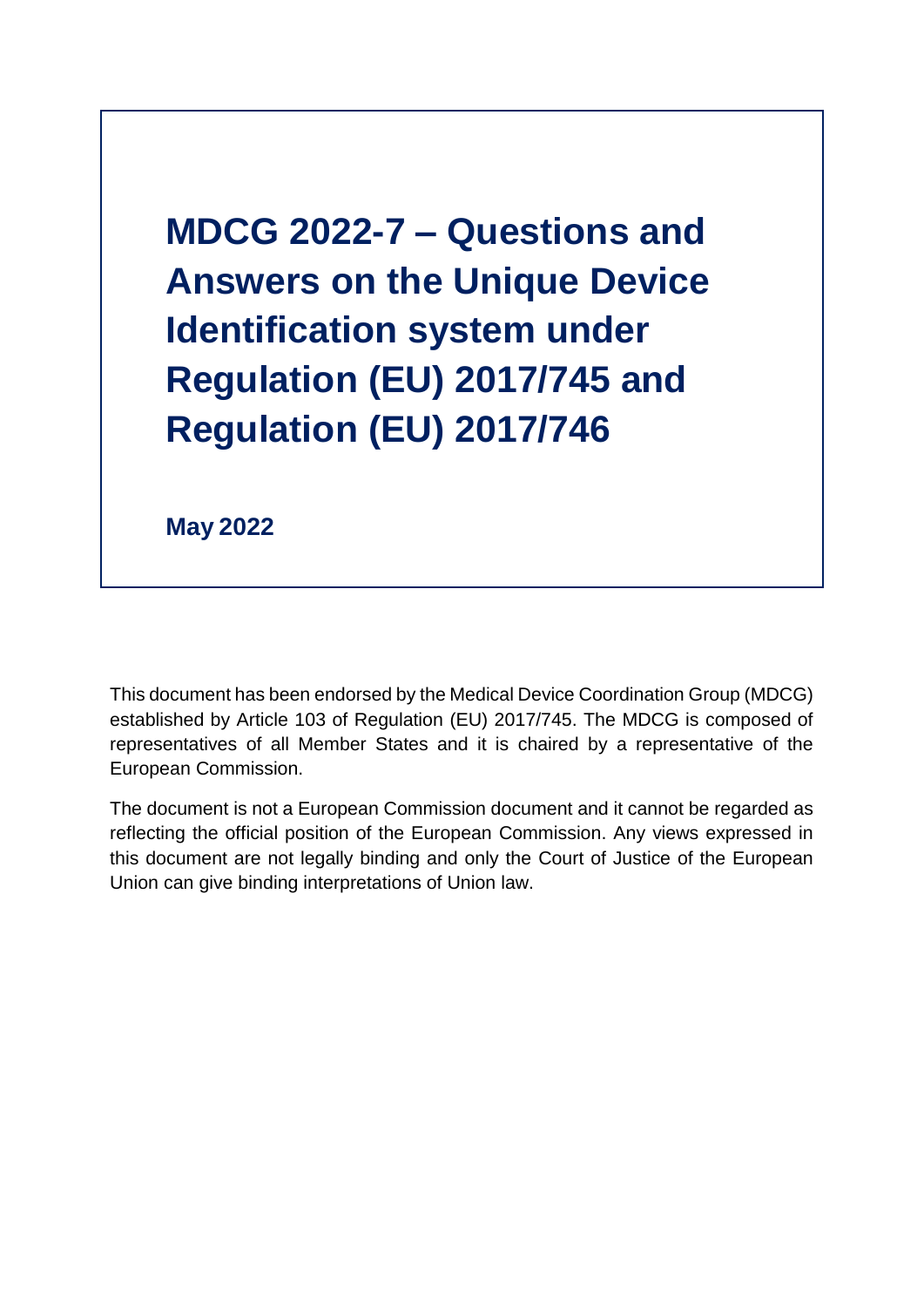# **Medical Devices**

Medical Device Coordination Group Document

# Contents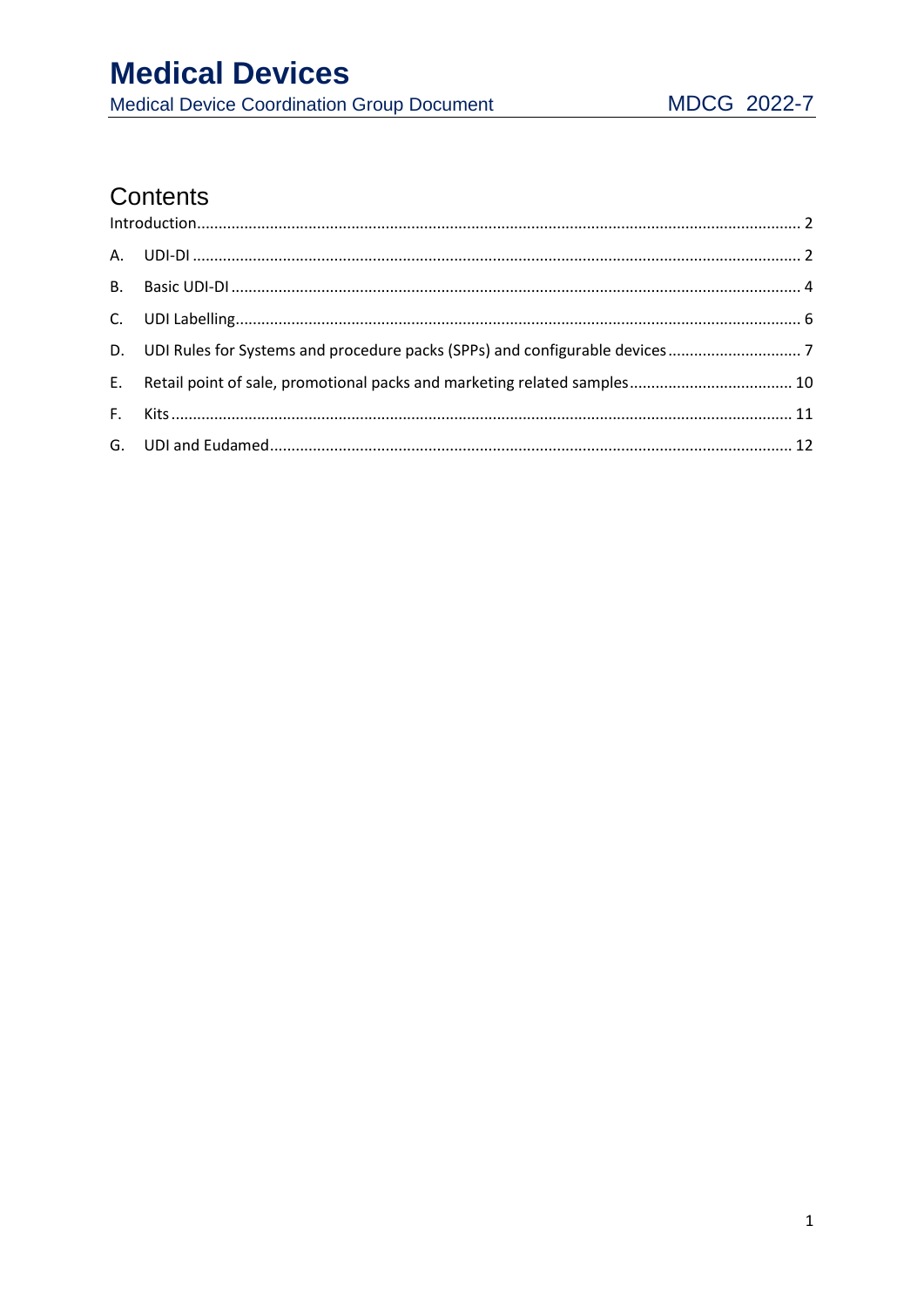### <span id="page-2-0"></span>**Introduction**

This document presents questions and answers on the Unique Device Identification system (UDI system) established under Regulation (EU) 2017/745 on medical devices<sup>1</sup> (MDR) and Regulation (EU) 2017/746 on *in vitro* diagnostic medical devices<sup>2</sup> (IVDR). The questions covered by the document aim to provide further detail to operators on the application and practical implementation of the UDI requirements.

*Note: This document is non-exhaustive and should be read in conjunction with the MDR/IVDR. Of additional relevance are the UDI FAQ*<sup>3</sup> *'Introduction to the new UDI system and the obligations of operators', MDCG guidance<sup>4</sup> and other documents covering the UDI requirements*<sup>5</sup> .

### **Questions & Answers**

## <span id="page-2-1"></span>**A.UDI-DI**

**1. Where the number of items in a device package changes, is a new UDI-DI assignment required?** 

A new UDI-DI assignment is required whenever there is a change that could lead to misidentification of the device and/or ambiguity in its traceability.<sup>6</sup> In particular, a new UDI-DI (created in compliance with the rules of the designated issuing entities<sup>7</sup>), is required in the case of any change of the following elements<sup>8</sup>:

- name or trade name,
- **•** device version or model.
- labelled as single use,
- packaged sterile,
- need for sterilization before use,
- quantity of devices provided in a package,
- critical warnings or contra-indications (e.g. Containing latex or DEHP), CMR/Endocrine disruptors<sup>9</sup>.

For example, where the number of devices in a package changes e.g. from 5 to 10, a new UDI-DI assignment to the package would be required. This is because a change in pack quantity would lead to a misidentification of the device in this case and may

**.** 

<sup>7</sup> Please, for more information refer to Articles 27 (2) and (3) MDR and 24 (2) and (3) IVDR. Find here the link to Commission Implementing Decision (EU) 2019/939 designating issuing entities to operate a system for the assignment of UDIs.

<sup>1</sup> Regulation (EU) 2017/745 on medical devices.

<sup>2</sup> Regulation (EU) 2017/746 on *in vitro* diagnostic medical devices.

<sup>&</sup>lt;sup>3</sup> See the 'UDI FAQ'.

<sup>4</sup> *Please see the MDCG guidance documents under the 'UDI Unique Device Identifier (UDI)' section of Commission's* website <sup>5</sup>*For more information, please also refer to the 'Questions & Answers for applicants, marketing authorisation holders of medicinal products and notified bodies with respect to the implementation of the Medical Devices and In Vitro Diagnostic Medical Devices Regulations ((EU) 2017/745 and (EU) 2017/746)' document.*

<sup>6</sup> For further information, see Section 3.9, Part C, Annex VI to MDR/IVDR.

<sup>8</sup> Annex VI, Part C, Section 3.9 MDR/IVDR. In particular, see letter (f). <sup>9</sup> Guidance on Basic UDI-DI and changes to UDI-DI - MDCG 2018-1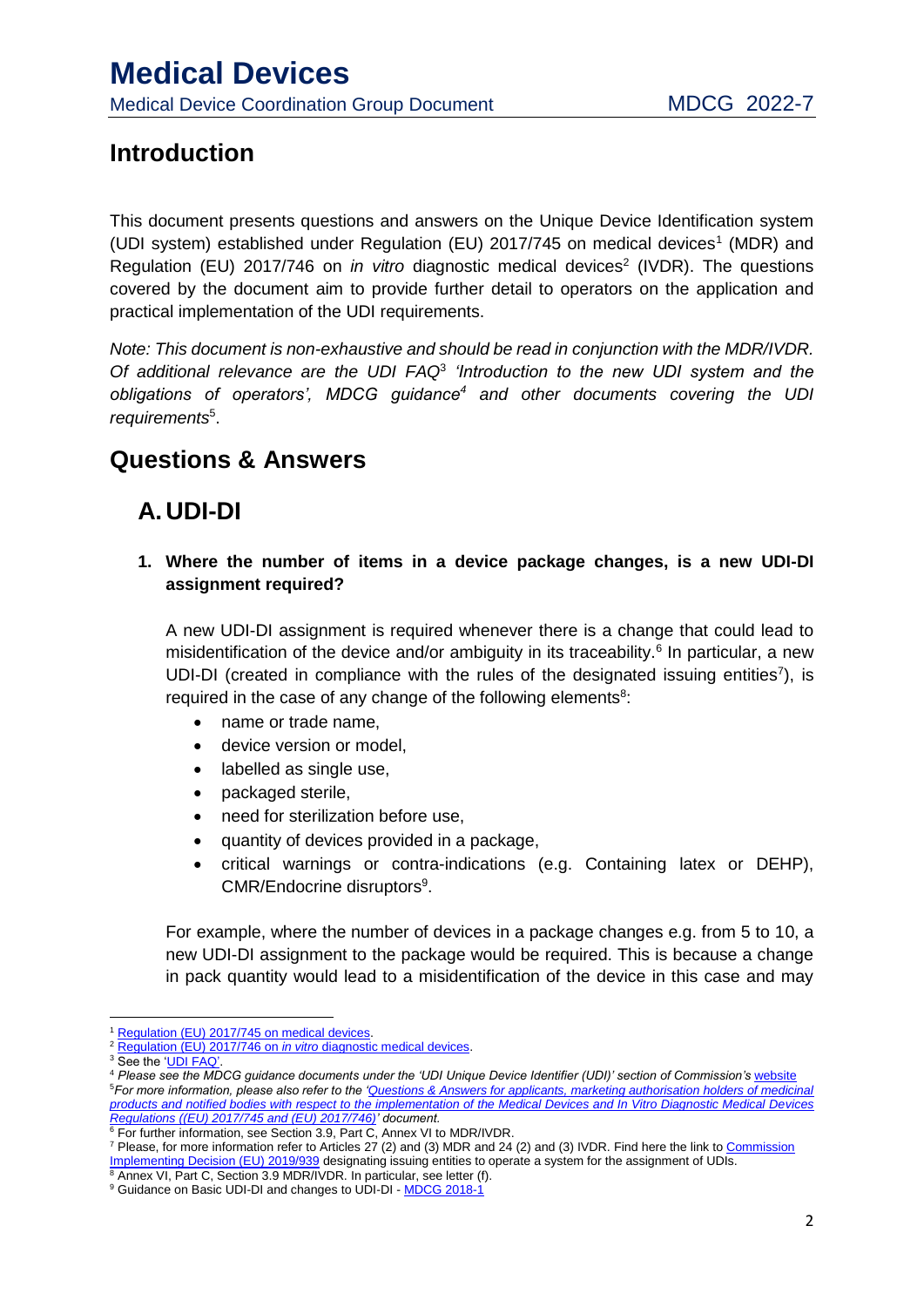cause traceability issues where incidents occur. See: (Article 27(4) MDR/Article 24(4) IVDR).

#### **2. Are the UDI-DIs of single-use reprocessed devices the same as the original devices?**

If reprocessing of single-use devices is permitted by national law, paragraph (2) of Article 17 provides that any natural or legal person who reprocesses a single-use device to make it suitable for further use, shall be considered the manufacturer of the reprocessed device and shall assume the obligations incumbent on manufacturers, including the ones referred to in Chapter III of the MDR. Namely, these include UDI assignment (e.g. Basic UDI-DI and UDI), UDI placement on the device label and all higher levels of packaging and UDI Eudamed registration obligations.

Consequently, when a single-use device is reprocessed in accordance with paragraph (2) of Article 17, given that the person responsible for the reprocessing assumes the obligations laid down Chapter III MDR, they shall assign to the reprocessed device a new Basic UDI-DI and UDI. The person responsible for the reprocessing should keep the UDI of the original product as part of the technical documentation and the organisation's quality management system (QMS) to ensure traceability.

However, in case the single-use device is reprocessed in accordance with paragraph (3) of Article 17 (i.e. reprocessed and used within a health institution), a new UDI is not required and Commission Implementing Regulation (EU) 2020/1207 applies, in combination with other possible requirements in national rules on reprocessing of single-use devices.

**3. Under Article 25 (1) in conjunction with Article 27 (8) MDR, and Article 22 (1) in conjunction with Article 24 (8) IVDR, are economic operators required to maintain registry of all UDIs of the devices which they have supplied or with which they have been supplied?**

According to Article 25 (1) MDR and 22 (1) IVDR, distributors and importers<sup>10</sup> shall cooperate with manufacturers and authorised representatives to achieve an appropriate level of traceability. Moreover, distributors and importers have an obligation to contribute to the maintenance of an adequate level of traceability of medical devices along the supply chain. Articles 27 (8) MDR and 24 (8) IVDR provide that economic operators shall also store and keep the UDI of the devices which they have supplied or with which they have been supplied, if those devices are class III implantable devices (for MDR devices) or if those devices belong to devices, categories or groups of devices determined by a measure referred to in Article 27 (11) (a) MDR or Article 24 (11) (a) IVDR. Whilst solutions to implement full traceability should be put in place, the "storing" of all UDIs (other than those mentioned in Articles 27(8) MDR and 24 (8) IVDR), is not required. However, storing of UDIs may be a useful tool to ensure traceability.

**<sup>.</sup>** <sup>10</sup> Please, for further information refer to MDCG 2021-27 - "Questions and Answers on Articles 13 & 14 of Regulation (EU) 2017/745 and Regulation (EU) 2017/746".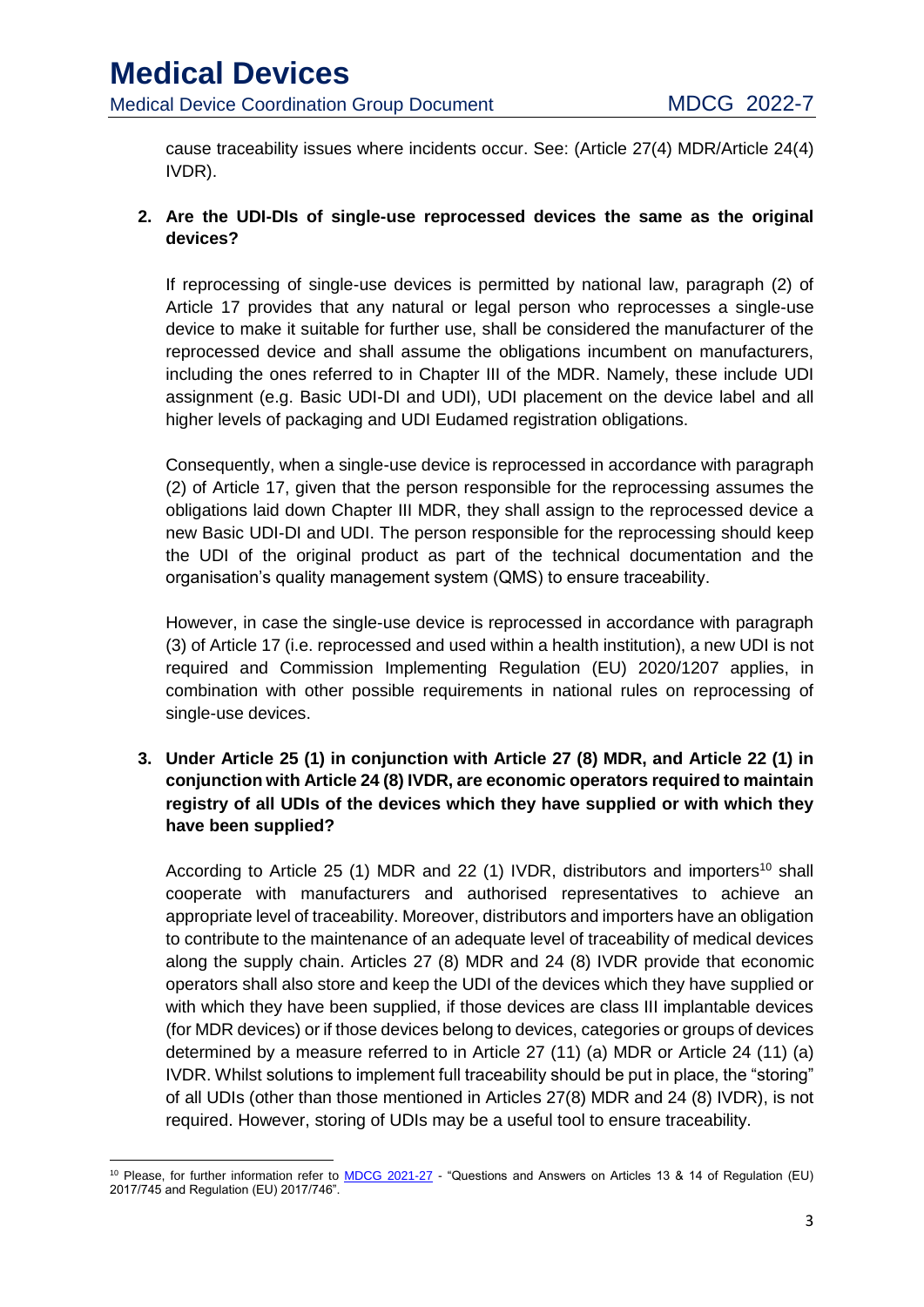- **4. Do the following described changes to substance-based medical devices require the assignment of a new UDI-DI?**
	- **i. Formula quantity changes (e.g. from 100 to 120ml) but nothing else changes.**
	- **ii. Additional claim but the product remains the same otherwise and looks exactly the same.**

Any changes that may lead to the misidentification of the device or ambiguity in its traceability require the assignment of a new UDI-DI (Annex VI, Part C, Section 3.9). Although these described changes are not specifically listed in section 3.9, they may pose a risk for device traceability if the same UDI-DI is used. According to MDR provisions on the general obligations of the manufacturer, and as outlined in MDCG guidance 2021-19<sup>11</sup> the manufacturer

- should maintain a system for the management of modifications to the devices, whereby verification of the UDI assignments made in accordance with Article 27(3) MDR to all relevant devices is done, and
- should ensure consistency and validity of information provided in accordance with Article 29 MDR.

As regards these specific examples, a new UDI-DI would be required, when a change in formulation or an extension of claims (e.g. additional medical purpose) is introduced.

## <span id="page-4-0"></span>**B.Basic UDI-DI**

#### **1. How should the Basic UDI-DI be assigned? How should the 'grouping' for design or manufacturing characteristics be determined?**

The Basic UDI-DI is the main key in the database and relevant documentation (e.g. product certificate, declaration of conformity, technical documentation and summary of safety and clinical performance (SSCP)) to connect devices with same intended purpose, risk class and essential design and manufacturing characteristics.

According to the MDR provisions on UDI and on the basis of the MDCG UDI Guidance document<sup>12</sup>, the decision on how to assign the Basic UDI-DI to devices should be taken by the manufacturer. Indeed the manufacturer has the relevant technical knowledge about their devices and can evaluate which assignment solution would be the most appropriate based on their internal processes.

For devices that require a product certificate from a notified body it is recommended that the manufacturer aligns with the respective notified body regarding groupings to be established under the Basic UDI-DI. This is to facilitate effective handling with

**<sup>.</sup>** <sup>11</sup> Guidance note on integration of the UDI within an organisation's quality management system - MDCG 2021-19

<sup>&</sup>lt;sup>12</sup> Guidance on Basic UDI-DI and changes to UDI-DI - MDCG 2018-1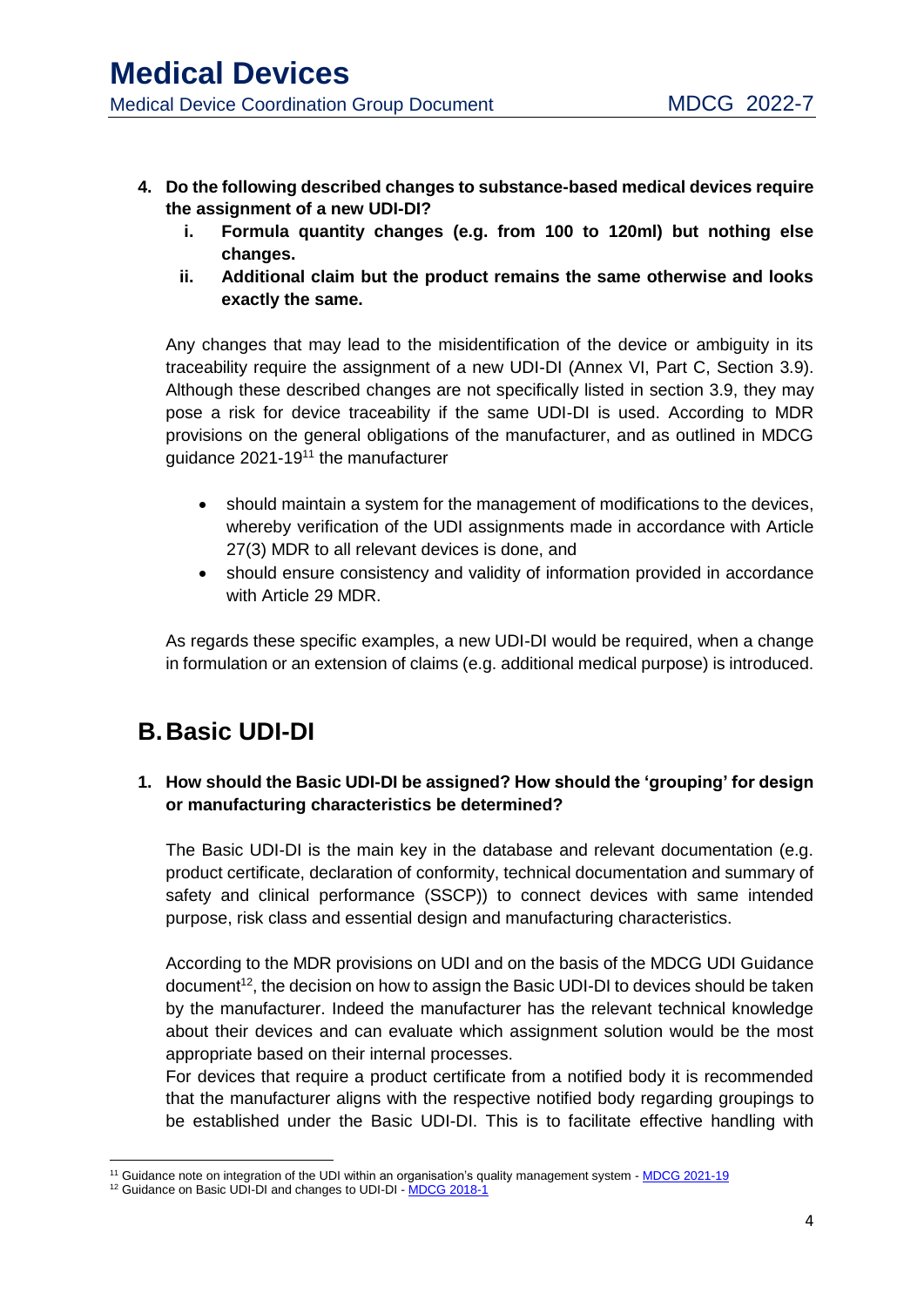respect to product certificates and supporting regulatory documentation (e.g. SSCP and PSUR) which reference the Basic UDI-DI(s) of the device(s) covered by that product certificate.

**2. Where the same device model is sold under the brand name of the manufacturer and also by a distributor under its name, registered trade name or registered trademark, can the Basic UDI-DI assigned to the manufacturer's device also be used by the distributor?** 

Any distributor, importer or other natural or legal person making available on the market a device under its name, registered trade name or registered trademark, assumes the obligations incumbent on manufacturers in accordance with Article 16(1) MDR/IVDR including all the relevant responsibilities related to UDI. This involves Basic UDI-DI and UDI assignment and placing the UDI-carrier on the label where required.

Therefore, in the above case, the distributor, assuming the obligations of the manufacturer will have to assign a new Basic UDI-DI to devices sold under its name, registered trade name or registered trademark. This means that the distributor (importer or other natural or legal person, as applicable) must also apply for registration as Manufacturers, receive a Single Registration Number (SRN), apply for the appropriate conformity assessment procedure and provide UDI/Device registration among other obligations related to Eudamed.<sup>13</sup>

However, in accordance with the exception set out in Article 16(1)(a), the manufacturer and 'distributor' may enter into an agreement whereby the manufacturer is identified as such on the label and is responsible for meeting the requirements of the MDR, including those related to UDI assignment, registration and labelling. Under this exception, devices made available under a distributor's name, registered trade name or registered trademark, should retain the Basic UDI-DI assigned by the manufacturer, provided that the manufacturer is identified as such on the label.

Note: Article 16(1)(a) sets out that this exception applies for importers and distributors who enter in such agreements with the manufacturer.

**3. A device consists of an installation, where patient facing modules are linked at a distance with a physician facing module that has most of the controls and displays needed for operating the device. The components use an external network for communication. Both components can only be used together and are only sold in this combination. These devices cannot function without the other and they are effectively operating as a single device. Can both components be covered by the same Basic UDI-DI?** 

In this example, given the components can only be used together and sold in this combination, they could be assigned the same Basic UDI-DI.

**<sup>.</sup>** <sup>13</sup> Please, also see Guidance on 'Clarifications of UDI related responsibilities in relation to Article 16 of the Medical Device Regulation (EU) 2017/745 and the In-Vitro Diagnostic Medical Device Regulation (EU) 2017/746' - MDCG 2018-6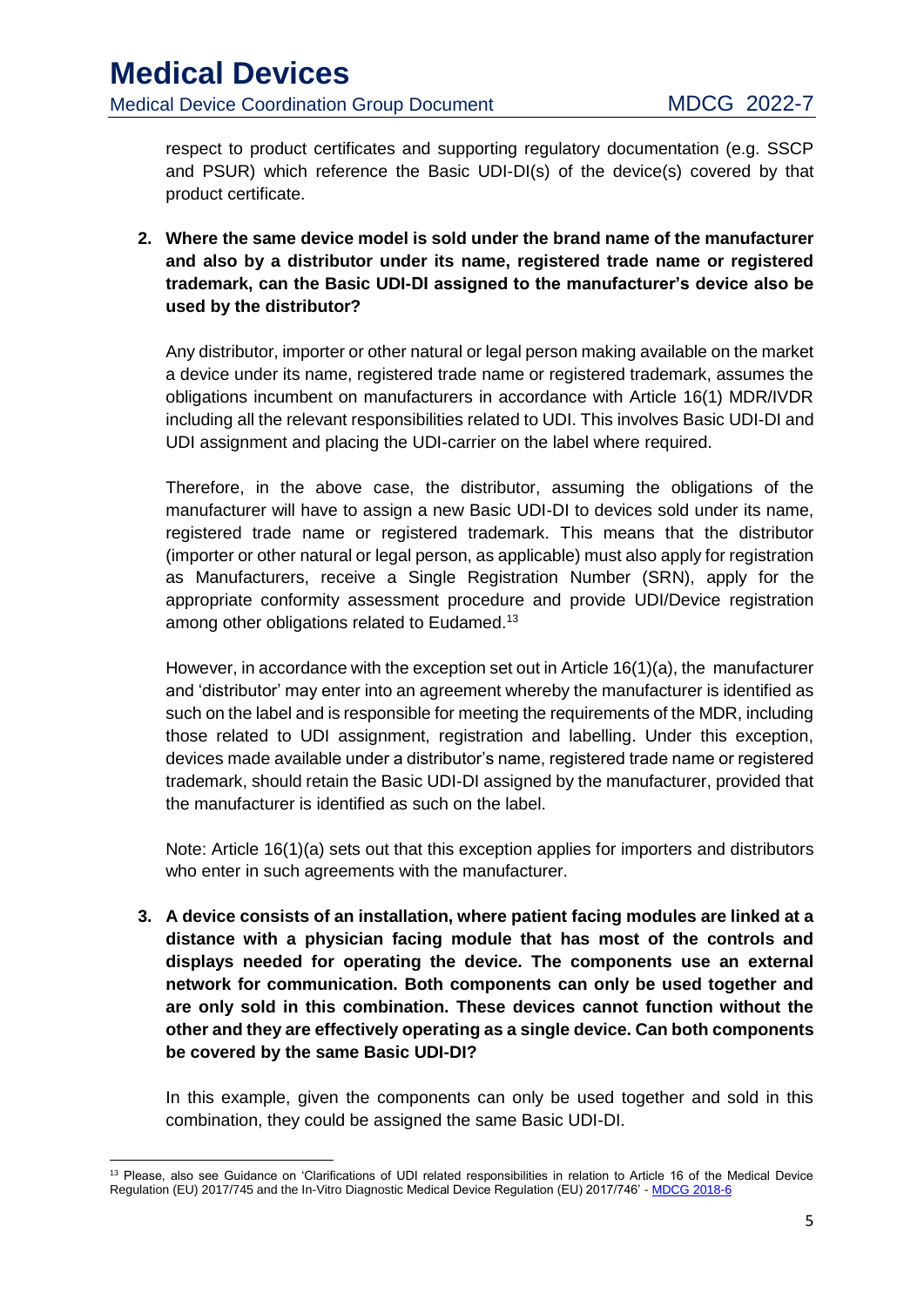#### **4. Should Declarations of Conformity (DoC) reference Basic UDI-DIs including the check digit?**

The check digit is an integral part of the Basic UDI-DI<sup>14</sup>. The complete Basic UDI-DI (including the check digit) and related information have to be provided to Eudamed. As the Basic UDI-DI is the main key to access related information in Eudamed, the check digit should appear on the DoC. Without the check digit, the Basic UDI-DI would be incomplete.

#### **5. Can a Declaration of Conformity (DoC) reference more than one Basic UDI-DI? Can one Basic UDI-DI be referenced in more than one DoC?**

The DoC may reference more than one Basic UDI-DI, in accordance with Annex IV, paragraph ("the Basic UDI-DI"). In addition, the same Basic UDI-DI can be referenced in more than one DoC.

# <span id="page-6-0"></span>**C.UDI Labelling**

#### **1. Where does the UDI carrier need to be placed on the label?**

In accordance with Annex VI, Part C, Section 4.1, the UDI Carrier (Automatic identification and data capture (AIDC) and Human Readable Interpretation (HRI) representation of the UDI) shall be placed on the label or on the device itself and on all higher levels of device packaging.

However, in accordance with Annex VI, Part C, Section 4.2, in the event of there being significant space constraints on the unit of use packaging, the UDI carrier may be placed on the next higher packaging level.

In addition, in accordance with Annex VI, Part C, Section 4.3, for single-use devices of classes I and IIa packaged and labelled individually, the UDI carrier shall not be required to appear on the packaging but it shall appear on a higher level of packaging, e.g. a carton containing several individually packaged devices.

However, when the healthcare provider is not expected to have access to the higher level of device packaging, in cases such as in home healthcare settings, the UDI shall be placed on the packaging of the individual device.

There are also other exemptions that could apply should the devices be part of a system or procedure pack and a certain class of devices (see Annex VI, Part C, Sections 4.3 and 6.3)

<sup>1</sup> <sup>14</sup> See also 'MDCG guiding principles for issuing entities rules on Basic UDI-DI' – MDCG 2019-1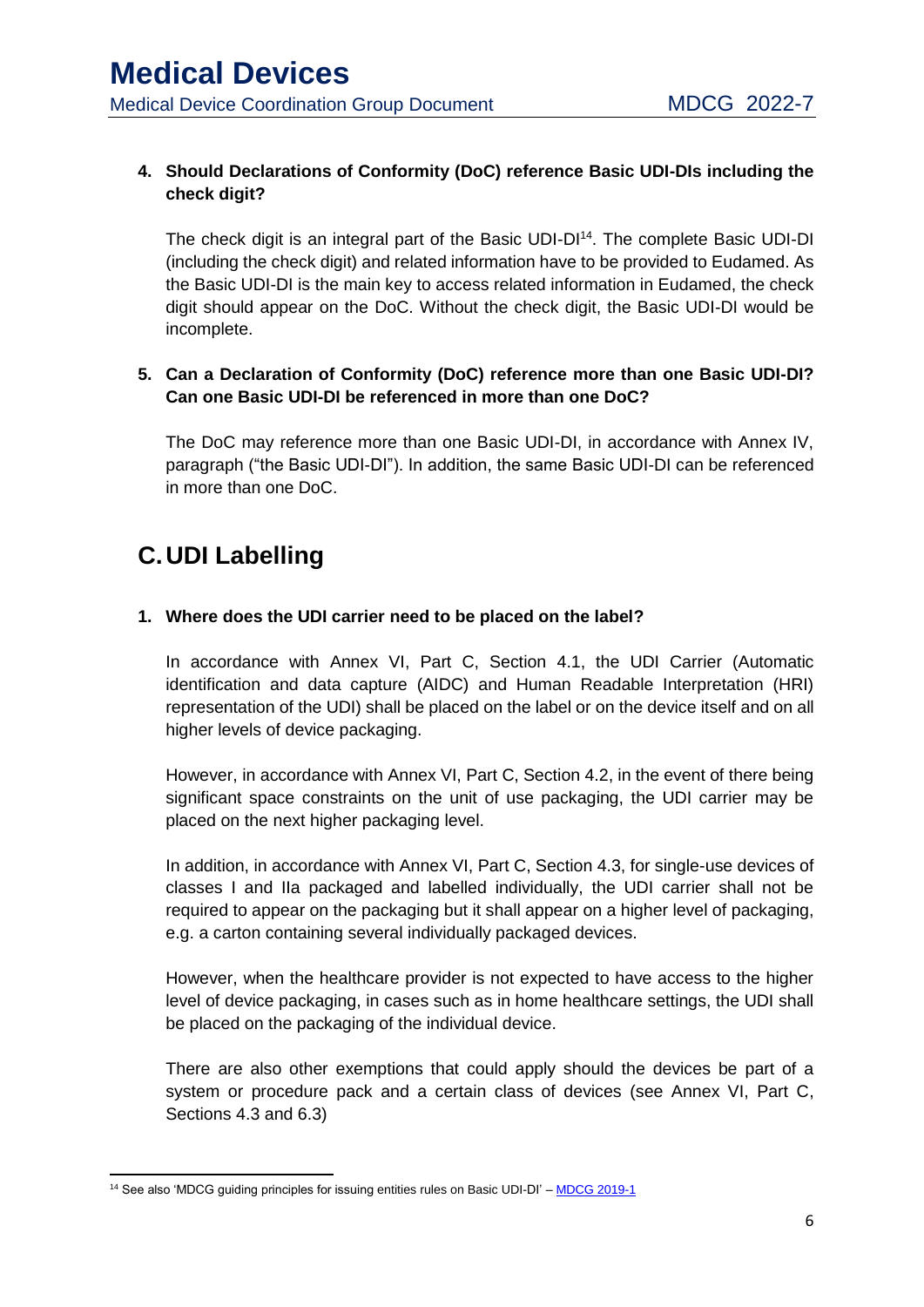**2. Are the EU and US UDI requirements the same with respect to UDI labelling? Where a product is sold in the US and is compliant with the FDA UDI labelling requirements, can the same UDI product labelling be used when a placing a product on the market in the EU?**

The EU and US UDI systems were established through collaborative work at International Medical Device Regulators Forum (IMDRF) level<sup>15</sup>. As such, whilst the two UDI systems are largely aligned, some differences also exist based on jurisdictional regulatory requirements. For example, the Basic UDI-DI is an additional EU requirement, not present in the US UDI system.

In addition, the EU designated four issuing entities under Commission Implementing Decision (EU) 2019/939<sup>16</sup> to operate the system for UDI assignment in the EU, only 3 of which operate in the US market.

As such, on a case-by-case analysis, where devices intended to be placed on both the EU and US market have been assigned UDIs in accordance with rules of an issuing entity operating in both jurisdictions, then the UDI product labelling could be the same. However, where a change in UDI-DI is triggered in accordance with the rules of that jurisdiction, the product label should be adapted accordingly.

For further practical information and examples on how issuing entities standards should be applied for regulatory compliant UDI assignment and labelling of products in the EU and the US market respectively, the issuing entities may be contacted. For the EU, information is also available on the Commission's website.<sup>17</sup>

# <span id="page-7-0"></span>**D.UDI Rules for Systems and procedure packs (SPPs) and configurable devices**

**1. Should a system or procedure pack<sup>18</sup> be assigned its own UDI? Or can the UDI assigned to the devices in the system or procedure pack be used?**

Systems and procedure packs shall be assigned and bear their own UDI (Annex VI, Part C, Section 3.7). The natural or legal person responsible for placing on the market a system or procedure pack shall therefore identify it with its own UDI, including both UDI-DI and UDI-PI (Annex VI, Part C, Section 6.3.1).

<sup>1</sup> <sup>15</sup> Please see documents on the IMDRF website, noting in particular N48 - Unique Device Identification system (UDI system) Application Guide and N53 - Use of UDI Data Elements across different IMDRF Jurisdictions.

<sup>&</sup>lt;sup>16</sup> Please see COMMISSION IMPLEMENTING DECISION (EU) 2019/939 of 6 June 2019 designating issuing entities designated to operate a system for the assignment of Unique Device Identifiers (UDIs) in the field of medical devices <sup>17</sup> Commission medical devices website

<sup>18</sup> Please, for further information also see IMDRF Unique Device Identification system (UDI system) Application Guide -

Appendix G, as endorsed at EU level in MDCG 2021-10 - 'The status of Appendixes E-I of IMDRF N48 under the EU regulatory framework for medical devices'.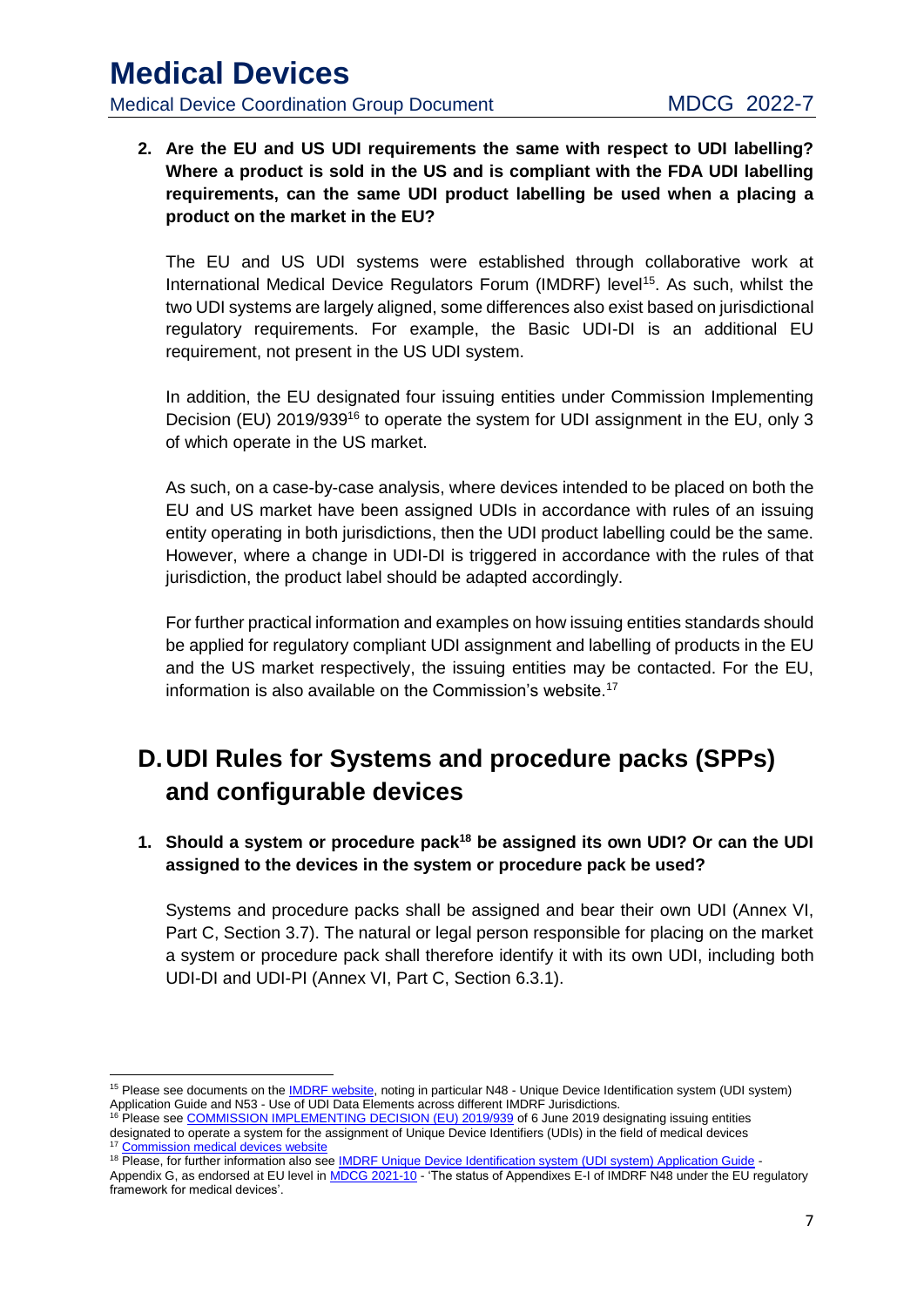In line with the above, the UDI assigned to the specific devices in the system or procedure pack cannot be used to identify nor be reflected on the UDI labelling of the system or procedure pack itself.

#### **2. Where should the UDI carrier be placed on systems and procedure packs?**

According to Article 22 (5) MDR, the system or procedure pack shall be accompanied by the information referred to in Annex I, section 23.2, letter (h), namely the information on the label, which include the UDI carrier.

MDR Annex VI, Part C, Section 6.3.3 (a) clarifies that as a general rule, the UDI carrier for a system or procedure pack shall be affixed to the outside of the packaging. Part (b) of the same section further specifies that 'the UDI carrier shall be readable, or, in the case of AIDC, scannable, whether placed on the outside of the packaging of the system or procedure pack or inside transparent packaging'.

In the case of devices in a system not packaged together, before placing the system on the market, the natural or legal person responsible should assign (identify) the system with a UDI, and ensure that the UDI carrier is affixed so that users may have access to it, including when the system is installed/is used or operating.

Regarding the devices contained in the system or procedure pack however, they should, as a general rule, bear their own UDI carrier, either on their packaging or on the device itself (Annex VI, Part C, Section 6.3.2). Exemptions to this rule are outlined in subparagraphs (a) and (b) of Annex VI, Part C, Section 6.3.2 and further information/clarification is also provided in Section 3.2. of MDCG 2018-3 Rev.1.

*Note: the UDI rules under section 6.3 of Annex VI, Part C MDR pertain to systems and procedure packs referred to in Article 22 (1) and (3) MDR.*

Finally, according to Article 22(4) MDR, in case the system or procedure pack incorporates devices which do not bear a CE marking (and do not have their own UDI assigned), the system or procedure pack shall be treated as a device in itself and the natural or legal person responsible for it assumes the obligations of a manufacturers, which include those on UDI and Basic UDI-DI assignment and placing the UDI-carrier on the label.

#### **3. Wat is the difference between a Configurable device and a Configuration?**

A **configurable device** is a device that consists of several components which can be assembled by the manufacturer in multiple configurations. Those individual components may be devices in themselves.

Example of configurable devices include: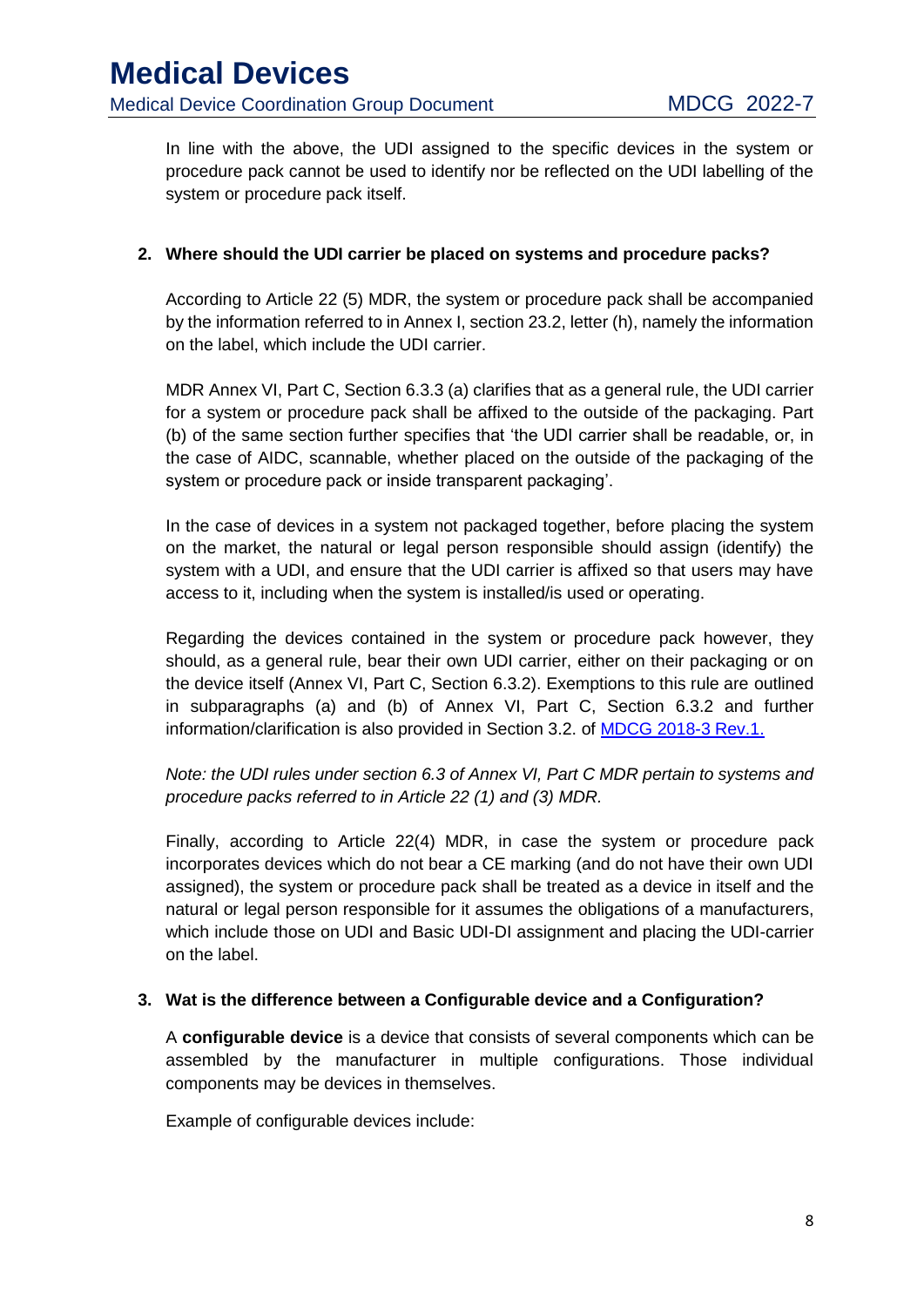- Medical Device Coordination Group Document MDCG 2022-7
	- computed tomography (CT) systems, ultrasound systems, anaesthesia systems, physiological Monitoring systems, radiology information systems (RIS).

**A configuration** is a combination of items of equipment, as specified by the manufacturer, that operate together as a device to achieve an intended purpose. The combination of items may be modified, adjusted or customized to meet specific needs. Configurations include inter alia:

- gantries, tubes, tables, consoles and other items of equipment that can be configured/combined to deliver an intended function in computed tomography.
- ventilators, breathing circuits, vaporizers combined to deliver an intended function in anaesthesia.

#### **4. Is a Configuration a combination of parts that are not devices in themselves?**

According to the definition set out in Annex VI, part C, Section 1, a configuration is a combination of items of equipment that operate together as a device to achieve an intended purpose. The combination of items may be modified, adjusted or customised to meet specific needs. The configuration in itself is qualified as a medical device. However, as the definition refers to items of equipment, it does not exclude that these individual items of equipment may be qualified as medical devices in their own right (See definition of medical device Article 2(1) MDR – 'instruments, apparatus, appliance, material or other article'… 'alone or in combination').

#### **5. Is a Configurable device always a combination of devices, each of which is a device in its own right?**

No, not always. A configurable device can consist of several components, some of which may be considered a device in their own right.

#### **6. What are the UDI requirements applicable to a Configurable device?**

In accordance with Annex VI, Part C, Section 6.4 a UDI shall be assigned to the configurable device in its entirety and shall be called the configurable device UDI<sup>19</sup>. The configurable device UDI-DI shall be assigned to groups of configurations, not per configuration within the group. (A group of configurations is defined as the collection of possible configurations for a given device as described in the technical documentation).

A configurable device UDI-PI shall be assigned to each individual configurable device.

The carrier of the configurable device UDI shall be placed on the assembly that is most unlikely to be exchanged during the lifetime of the system and shall be identified as the

**<sup>.</sup>** <sup>19</sup> Please, for further information on configurable devices, also see **IMDRF Unique Device Identification system (UDI system)** Application Guide - Appendix H, as endorsed at EU level in MDCG 2021-10 - 'The status of Appendixes E-I of IMDRF N48 under the EU regulatory framework for medical devices'.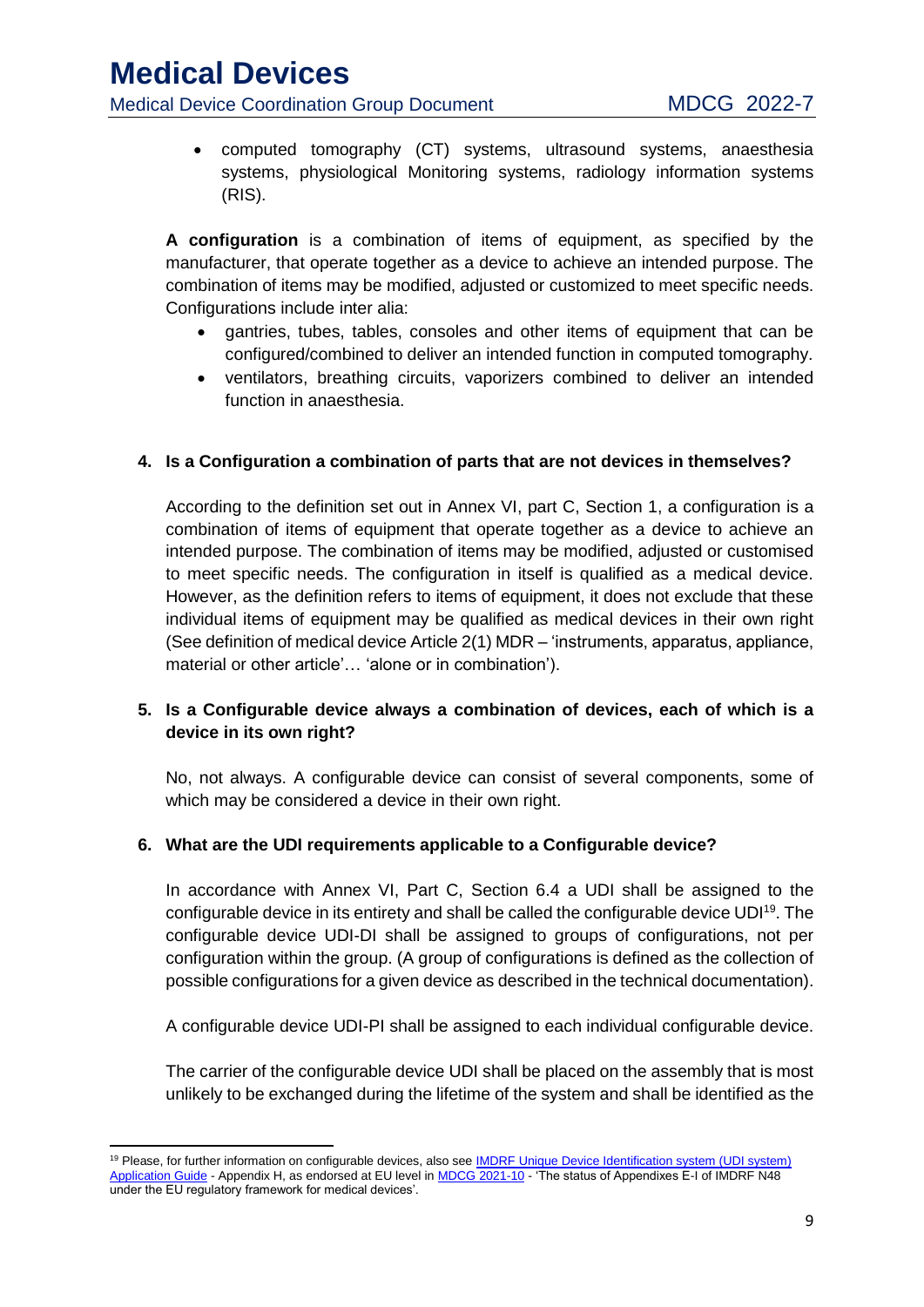configurable device UDI. Each component that is considered a device and is commercially available on its own shall be assigned a separate UDI.

Moreover, in accordance with Article 29 (1) MDR, the configurable device shall be assigned a Basic UDI-DI as it is considered a device in its own right.

# <span id="page-10-0"></span>**E. Retail point of sale, promotional packs and marketing related samples**

#### **1. Should devices being used for marketing purposes be assigned and bear a UDI?**

Where such devices fall under the provisions of 'devices for special purposes' set out in Article 21 (3) MDR or Article 19 (3) IVDR, and are presented at trade fairs, exhibitions, demonstrations or similar events, these devices do not need to comply with UDI requirements. This is provided a visible sign clearly indicates that such devices are intended for presentation or demonstration purposes only and cannot be made available until they have been brought into compliance with the Regulation. These devices may not be put into service or placed on the market.

However, where such devices being used for marketing purposes are devices which claim compliance with the Regulations, and are distributed as free samples to consumers (e.g. distribution of free condoms) the UDI requirements apply.

#### **2. What is intended by `point of sale packaging` referred to in MDR Annex VI, Part C, Section 4.4, for products exclusively intended for retail point of sale?**

The 'point of sale packaging' referred to in MDR Annex VI, Part C, Section 4.4**,** is specific to devices exclusively sold in the retail context, and is considered the final packaging in which a device is sold to a customer. It is intended as the level at which the device reaches the end user in the retail context.

#### **3. What is understood by the "unit of use" in relation to products exclusively intended for retail point of sale?**

The Unit of Use DI (UoU) is defined in Annex VI, Part C, of Regulation 2017/745: it serves to associate the use of a device with a patient in instances in which a UDI is not labelled on the individual device at the level of its unit of use, for example in the event of several units of the same device being packaged together.

Whilst the Unit of Use DI (UoU) is applicable in a healthcare or hospital setting, for products made exclusively available at a retail point of sale associating the use of device with a patient is not necessarily relevant nor required and therefore a UoU-DI is not applicable.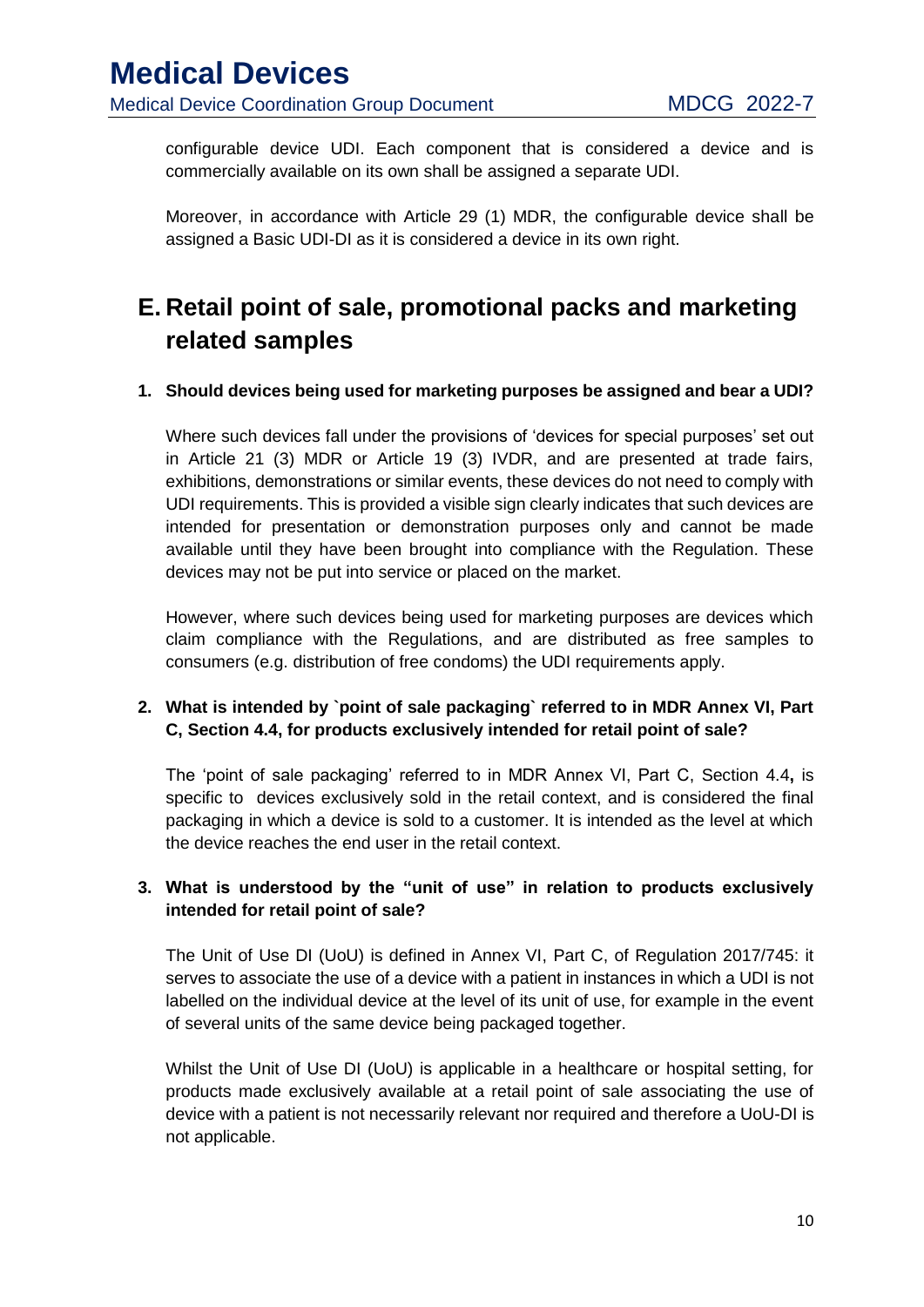Further examples of the UoU DI in practice can be found in the IMDRF N48 UDI Application guide<sup>20</sup>.

# <span id="page-11-0"></span>**F. Kits**

#### **1. What is a kit and what are the UDI requirements applicable?**

Article 2 (11) IVDR, defines a 'kit' as set of components that are packaged together and intended to be used to perform a specific in vitro diagnostic examination, or a part thereof<sup>21</sup>. According to Annex VI, part C, Section 3.7 IVDR a kit shall be assigned and bear their own UDI.

#### **2. How should UDI requirements be applied to kit components?**

According to Annex VI, part C, Section 3.7 IVDR a kit shall be assigned and bear their own UDI. That means that regardless of whether the components in the kit are devices with its own UDI or not.

Thus, a component does not need to bear a UDI but should if the component is considered to be a device on its own and is commercially available on its own. To this end, IVDR Annex VI, Part C, Section 3.6 outlines: "Each component that is considered to be a device and is commercially available on its own shall be assigned a separate UDI unless the components are part of a configurable device that is marked with its own UDI."

Example of a component that does need to be assigned a UDI: A kit component, which meets the definition of a medical device, and is part of multiple different kits but never marketed on its own. The distribution of the kit component is restricted to a closed supply chain. It is exclusively transported in bulk to a manufacturer or distributor and combined into a kit before entering the retail supply chain.

#### **3. Do UDI-DIs of kit components intended for retail points of sale need to appear on the outside of the kit (according to the IVDR)?**

Where this is a kit exclusively intended for retail points of sale, the products would require only UDI-DI in the AIDC, but a full UDI in HRI. The identification and traceability of the specific batches of product would be managed through the information presented on the pack i.e. HRI UDI and LOT XXXXX, Expiry date etc. In this case the conclusion would be that printing of component UDI-DIs on the outside of the kit is not required.

**.** 

<sup>&</sup>lt;sup>20</sup> Please, for further information on UoU, also see IMDRF Unique Device Identification system (UDI system) Application Guide -Appendix E, as endorsed at EU level in MDCG 2021-10 - 'The status of Appendixes E-I of IMDRF N48 under the EU regulatory framework for medical devices'.

<sup>&</sup>lt;sup>21</sup> Please, for further information on kits, also see IMDRF Unique Device Identification system (UDI system) Application Guide -Appendix G, as endorsed at EU level in MDCG 2021-10 - 'The status of Appendixes E-I of IMDRF N48 under the EU regulatory framework for medical devices'.

Please also note that a kit is only applicable in the context of IVDs.